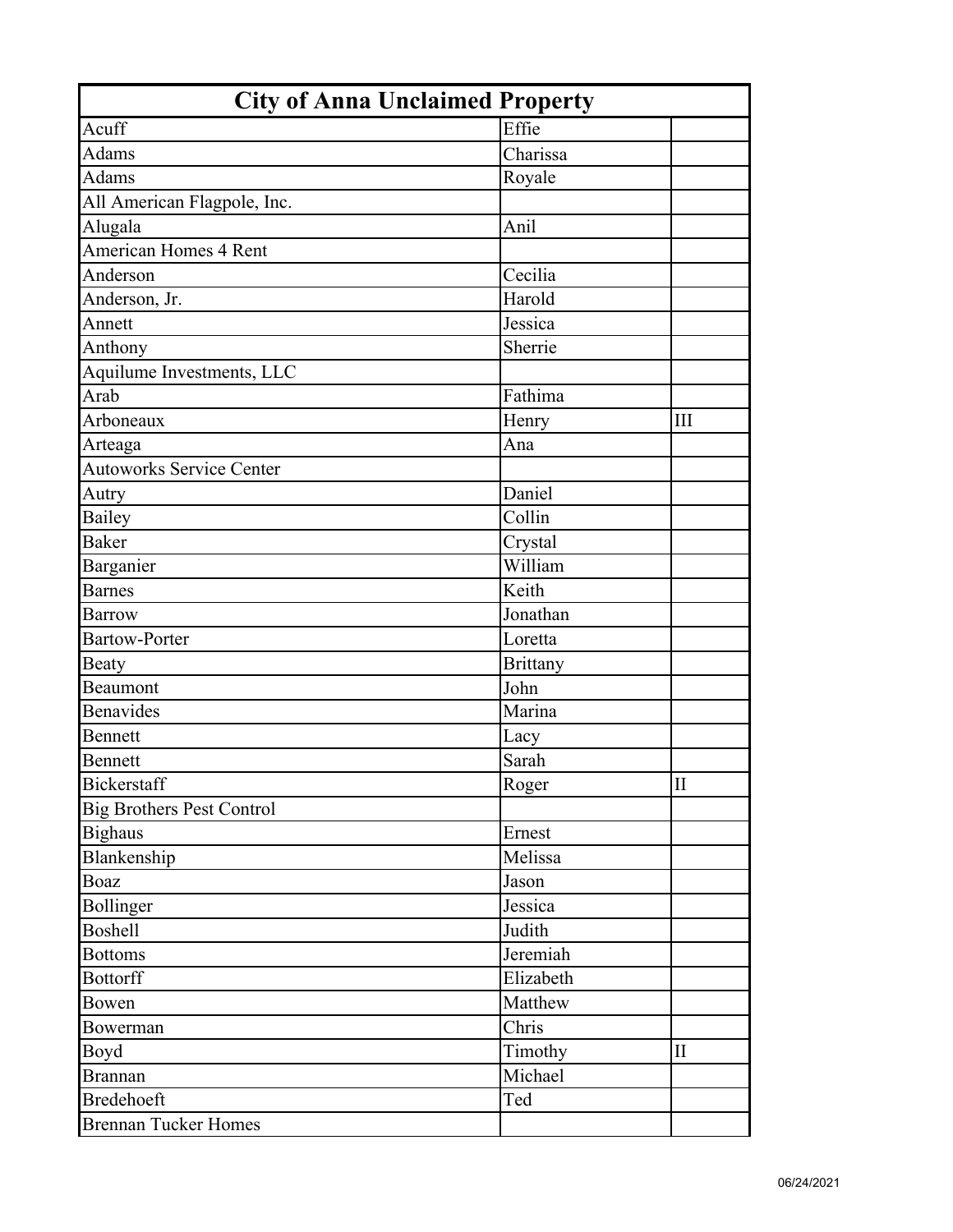| <b>Bridges</b>           | Renata           |       |
|--------------------------|------------------|-------|
| <b>Brodrick</b>          | Shari            |       |
| <b>Brooks</b>            | Viola            |       |
| <b>Brown</b>             | Keith            |       |
| <b>Brown</b>             | Justin           |       |
| <b>Brown</b>             | Charlette        |       |
| <b>Brown</b>             | <b>Billy</b>     |       |
| <b>Brown</b>             | Unique           |       |
| <b>Brown</b>             | Geneva           |       |
| <b>Budow</b>             | Larry & Danielle |       |
| <b>Burkhalter</b>        | Jenny            |       |
| <b>Burris</b>            | James            |       |
| C.B. Oreo Properties LLC |                  |       |
| Cain                     | Samantha         |       |
| Calhoun                  | Debra            |       |
| Campbell                 | Eniola           |       |
| Canada                   | Jacki            |       |
| Cantrell                 | Jeff             |       |
| Carpenter Two, LLC       |                  |       |
| Carter                   | Shelley          |       |
| Castillo                 | Vicente          |       |
| Cazares                  | <b>Braden</b>    |       |
| Child Smart ID, LLC      |                  |       |
| Clark                    | John             |       |
| Clark                    | Robert           |       |
| Clinton                  | Travis           | Moore |
| Coburn                   | Martin           |       |
| Coleman                  | Justin           |       |
| Collazo                  | Edsel            |       |
| Collin                   | David            |       |
| Colunga                  | Irene            |       |
| Contreras                | Rene             |       |
| Corcoran                 | Kristi           |       |
| Corsentino               | Rustin           |       |
| Cortez                   | Albert           |       |
| Coulter                  | Janet            |       |
| Courtney                 | Antoine          |       |
| $\cos$                   | Jessie           |       |
| Crouch                   | Bob              |       |
| Crow                     | Tracy            |       |
| Crowley                  | Tommy            |       |
| Crowson                  | Becki            |       |
| Curiel                   | Gabrielle        |       |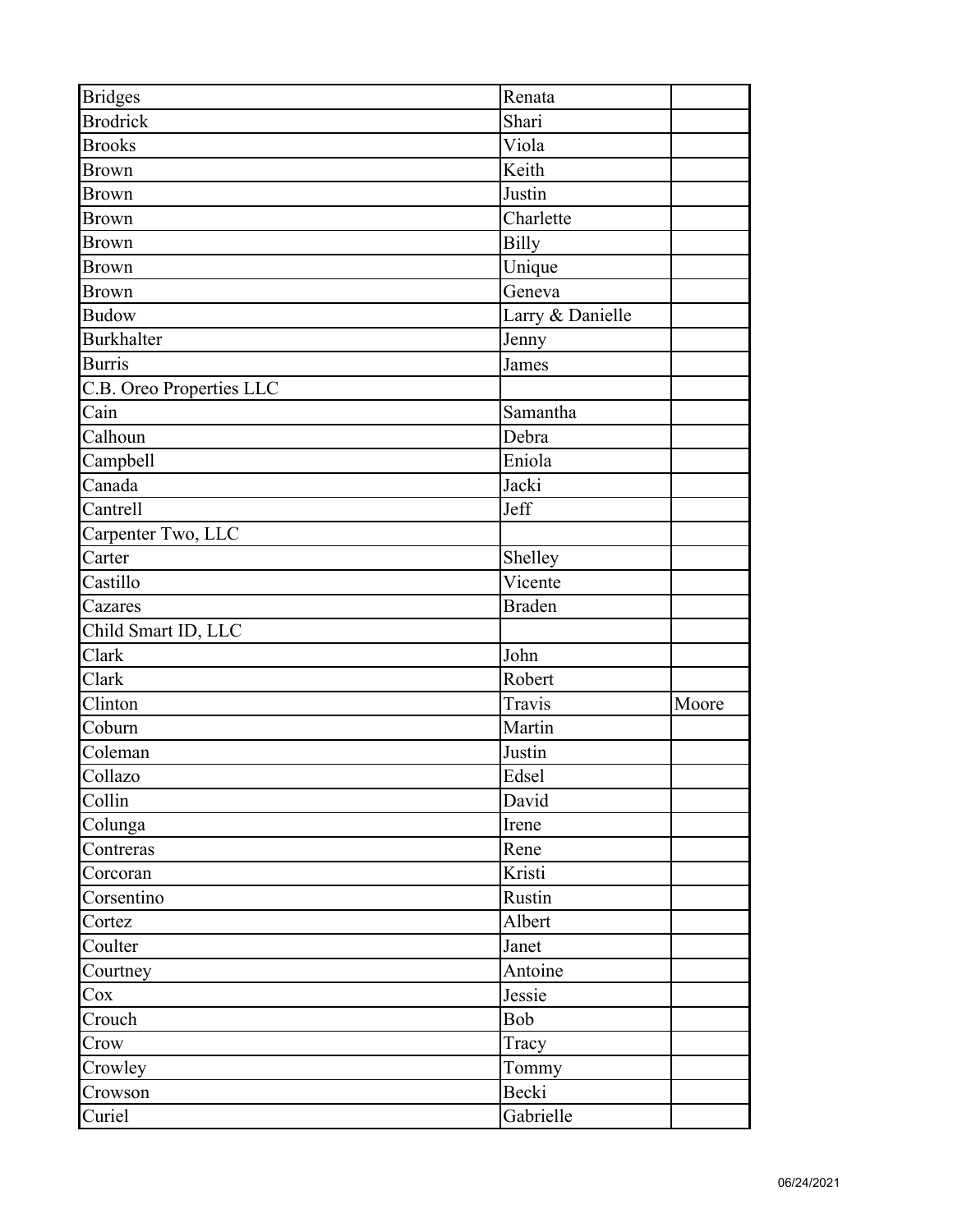| Cussimanio                      | Deann                      |     |
|---------------------------------|----------------------------|-----|
| <b>CW</b> Sparks                |                            |     |
| Danduri                         | Ramesh                     |     |
| D'Angelo                        | Leland                     |     |
| Daniels                         | Mary                       |     |
| Darling                         | Lorraine                   |     |
| Daughtery                       | Benjamin                   |     |
| <b>Davies</b>                   | Roger                      |     |
| Day                             | Michelle                   |     |
| Deck                            | Misty                      |     |
| Deming                          | Chad                       |     |
| DeSovza                         | Fabiano                    |     |
| DeWitt                          | Christin                   |     |
| Dhaul                           | Sunil                      |     |
| Dobbins                         | Alesia                     |     |
| Downey                          | Ruby                       |     |
| Dowst                           | Sara                       |     |
| Duke                            | David                      |     |
| Duncan                          | Kimberly                   |     |
| Dunham                          | Liz                        |     |
| Dunn                            | <b>Brandon</b>             |     |
| Dutta                           | Madhumita                  |     |
| Eaton                           | Jon                        |     |
| Edwards                         | Elysia                     |     |
| Elpers                          | <b>Brian</b>               |     |
| Evans                           | Cheryl                     |     |
| <b>Express Signs and Shirts</b> |                            |     |
| Ford                            | Daniel                     |     |
| Foster                          | Patrica                    |     |
| Frameworks                      | Property                   | Jr. |
| Fryer                           | Gary                       |     |
| Gadberry                        | Avery                      |     |
| Gaddy                           | Crystal                    |     |
| Gaines                          | Jessica                    |     |
| Gallegos                        | Jennifer & Filadelfio      |     |
| Garcia                          | Julian                     |     |
| Garcia                          | Justin                     |     |
| Garcia-Martinez                 | Jose                       |     |
| Garza                           | $\overline{\text{Connie}}$ |     |
| Garza                           | Jose                       |     |
| Gasaway                         | Joshua                     |     |
| Gilliam                         | Ryan                       |     |
| Gomez                           | Nathan                     |     |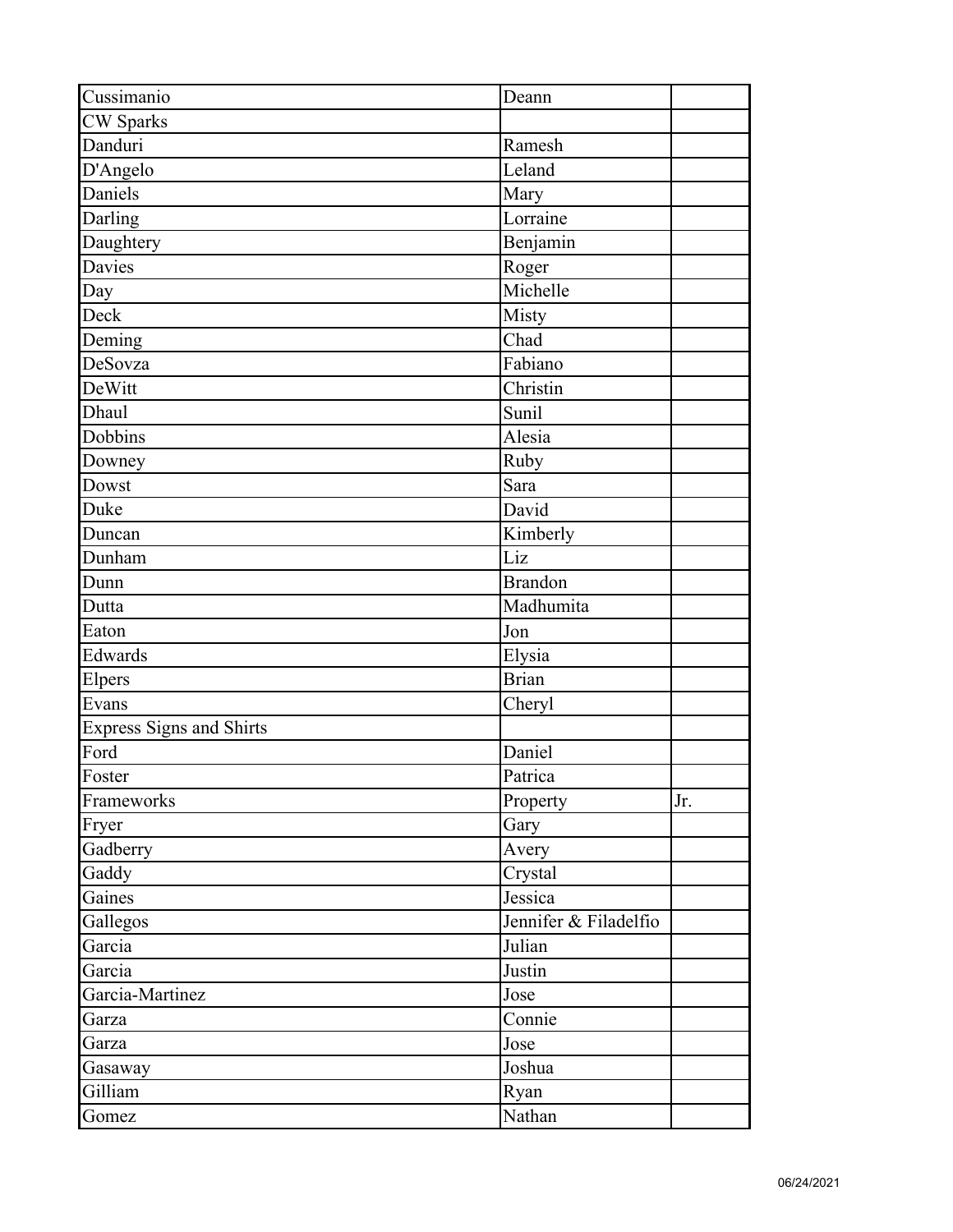| Gonzales         | Portia         |          |
|------------------|----------------|----------|
| Gonzalez-Loya    | Virginia       |          |
| Got Signs & More |                |          |
| Govea            | Elilio         |          |
| Graham           | Kaylee         |          |
| Griffin          | Derek & Robyne |          |
| Hall             | Charles        |          |
| Hall-Fitzgerald  | Chelsea        |          |
| Hammell          | Paul           |          |
| Hampton          | Sandra         |          |
| Hanna            | Steven         |          |
| Hansen           | Joe            |          |
| Harbor           | Palm           |          |
| Hardaway         | Kimberly       |          |
| Harp             | Todd           |          |
| Harris           | Eric           |          |
| Harrison         | Stephen        |          |
| Hartman          | Justin         |          |
| Hayes            | Harrison       |          |
| Hegar            | Marvin         |          |
| Heistad          | Elaine         |          |
| Henderson        | Dorothy        |          |
| Hendricks        | Michael        |          |
| Henning          | Jamie          |          |
| Hernandez        | Ramiro         |          |
| Hernandez        | Abel           | Jonathan |
| Hernandez        | Oscar          |          |
| Herndon          | Antonia        |          |
| Hibdon           | Matthew        |          |
| Hodge-Njoroge    | Sheena         |          |
| Hoeger           | Paul           |          |
| Holt             | Jerry          |          |
| Hooks            | Huey           |          |
| Hopkins          | David          |          |
| Howard           | Christina      |          |
| Hsu              | Chun-hui       |          |
| Hsu              | Chun-hui       |          |
| Huang            | Eleanor        |          |
| Huber            | Jennifer       |          |
| Hutchings        | Sheri          |          |
| Isola            | Jeffrey        |          |
| Jackson          | Susan          |          |
| James            | Dwan           |          |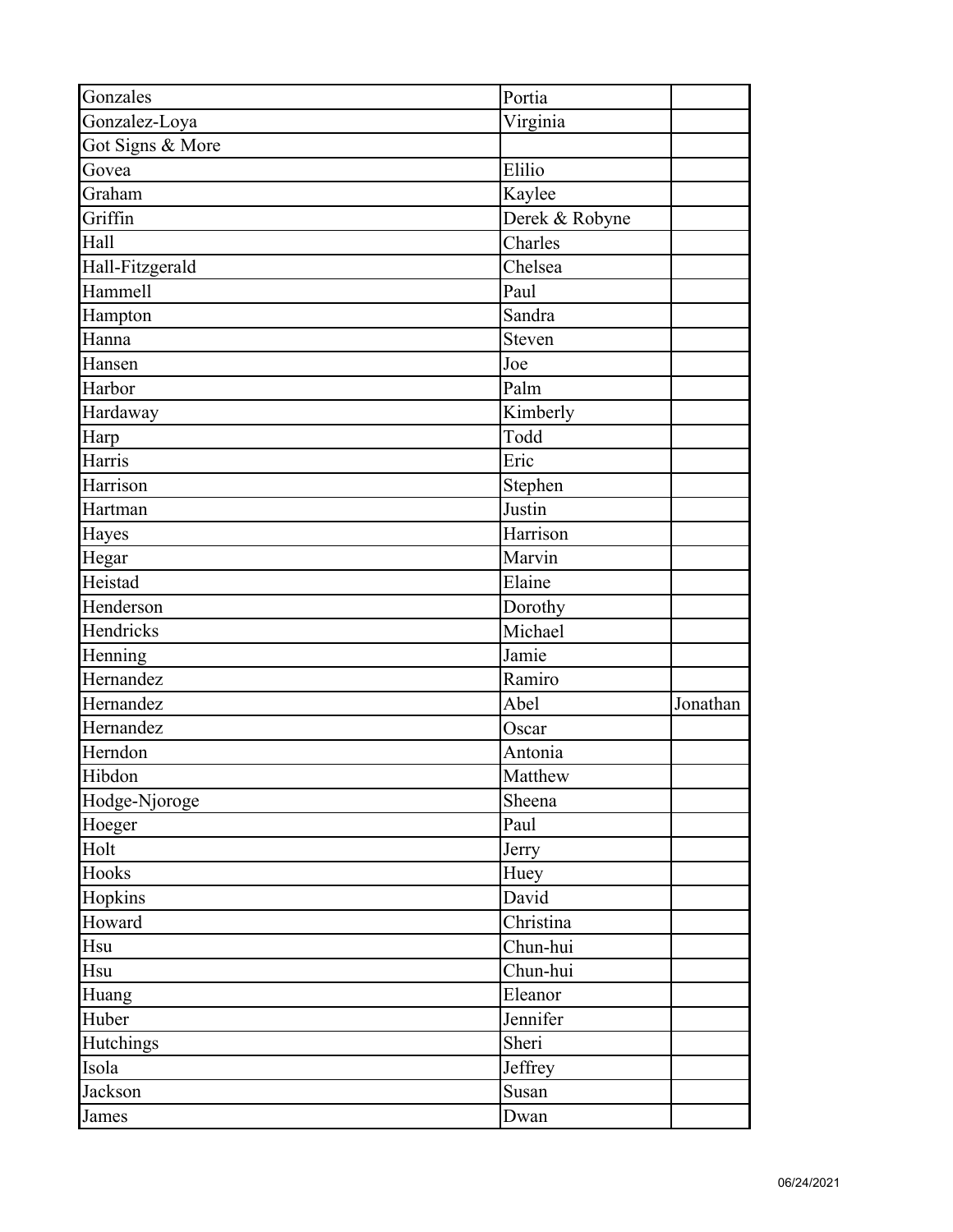| Janek                        | Leanne        |
|------------------------------|---------------|
| Jedlowski                    | Steven        |
| Jensen                       | Jelaine       |
| Jobes                        | Sherrie       |
| Johnson                      | Matthew       |
| Johnson                      | Kevin         |
| Jones                        | <b>Barbie</b> |
| Jones                        | Jennifer      |
| Jones                        | Kayli         |
| Kapka                        | Cory          |
| Karoh                        | Melissa       |
| Kennedy                      | Justin        |
| Kerss                        | Jennifer      |
| Kester                       | Chris         |
| <b>Key Property Services</b> |               |
| Kidd                         | Steve         |
| King                         | William       |
| Kruckeberg                   | <b>Bruce</b>  |
| Kuhn                         | MaryAnn       |
| Kwik Kar of Anna             |               |
| Lafon                        | Margaret      |
| Laroe                        | Elizabeth     |
| Leach                        | Catherine     |
| LeFleur                      | Eddie         |
| Legg                         | Tanner        |
| Lemons                       | Lindsay       |
| Lewellen                     | James         |
| <b>LGI Homes</b>             |               |
| Li                           | Juan          |
| Lisenby                      | Lisa          |
| Little                       | Jason         |
| Logue                        | Jesse         |
| Lopez                        | Kasey         |
| Lopez-Algarin                | Jose          |
| Loyd                         | John          |
| Lyons                        | Matthew       |
| Mace                         | Elizabeth     |
| Macon                        | Leslie        |
| Maness                       | Ronald        |
| Manfred                      | Michael       |
| Marshall                     | Kerry         |
| Martin                       | Robin         |
| Martinez                     | Ruben         |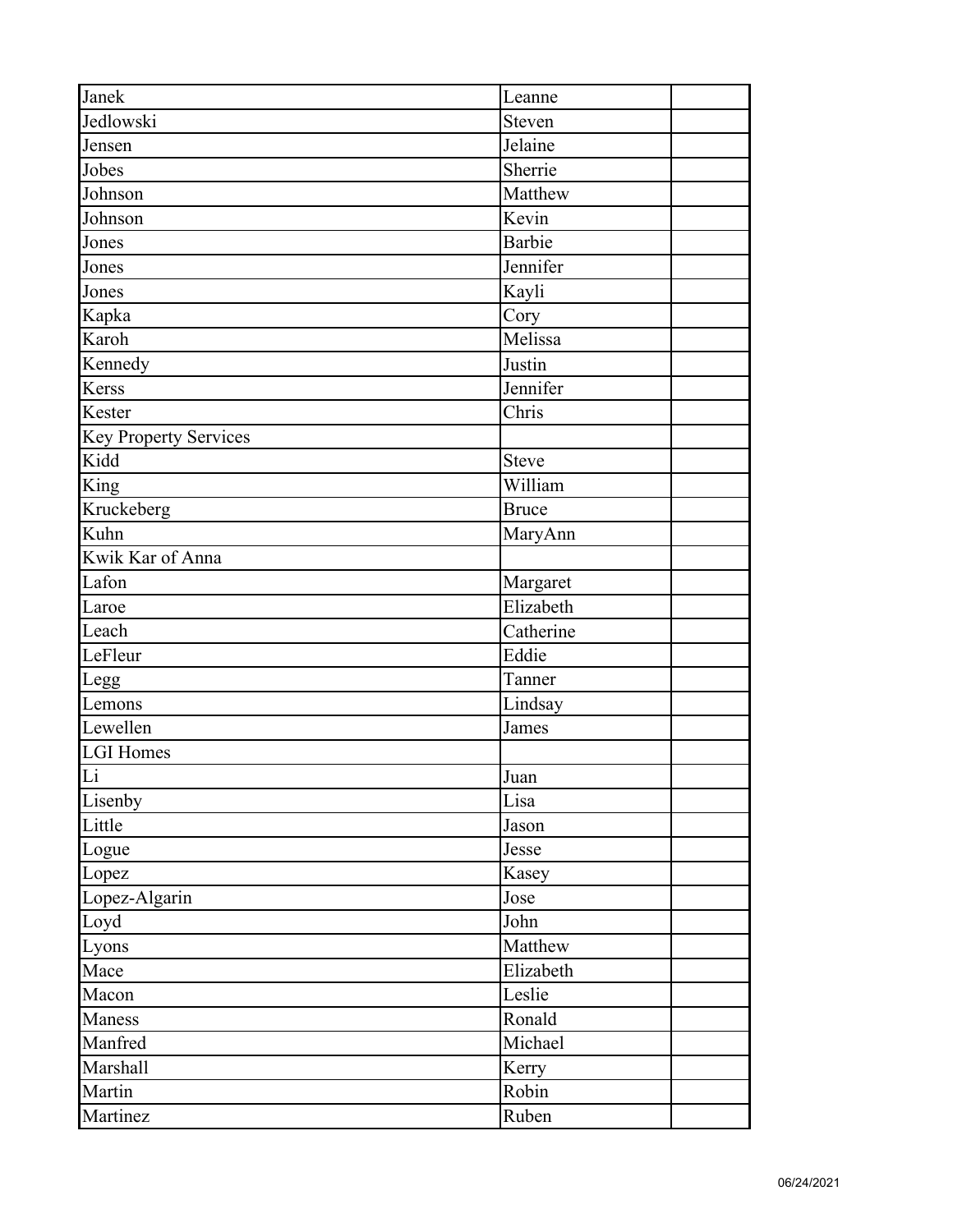| Martinez                           | Juan            |
|------------------------------------|-----------------|
| Martinez                           | Gregorio        |
| Martinez                           | Cierra          |
| Martinez                           | Maria           |
| Mbugua                             | David           |
| McBee                              | John            |
| McCluskey                          | William         |
| McCullough                         | Kerry           |
| McDaniel                           | Elizabeth       |
| McDaniel                           | Dannell         |
| McEuen                             | Owana           |
| McEuen                             | Taylor          |
| McGill                             | Melissa         |
| Mchenje                            | Glen            |
| McKay                              | Jessica         |
| McMullen                           | William         |
| Mead                               | Kaycee          |
| Messick                            | Guy             |
| MHI - Pioneer and Plantation Homes |                 |
| Mitchell                           | James           |
| Mitchell                           | Taylor          |
| Montgomery                         | Christie        |
| Moore                              | Charles         |
| Morales                            | Esperanza       |
| Morgan                             | Tramell         |
| Morgan                             | Daniel          |
| Morris                             | Jessica         |
| Morrison                           | Scotty          |
| Murphree                           | David           |
| Mwaura                             | Stefanie        |
| Myrick                             | Robert          |
| <b>Nabors</b>                      | Steven          |
| Navarro                            | Maria           |
| Ned                                | David           |
| Neece                              | Cara            |
| Nelson                             | James & Allen   |
| <b>Nickel Property</b>             |                 |
| Nino                               | Estrellita      |
| Odhams                             | Amy             |
| Ogundele                           | Afolabi         |
| Olney                              | <b>Brittany</b> |
| Orenstein                          | David           |
| Otis                               | Khara           |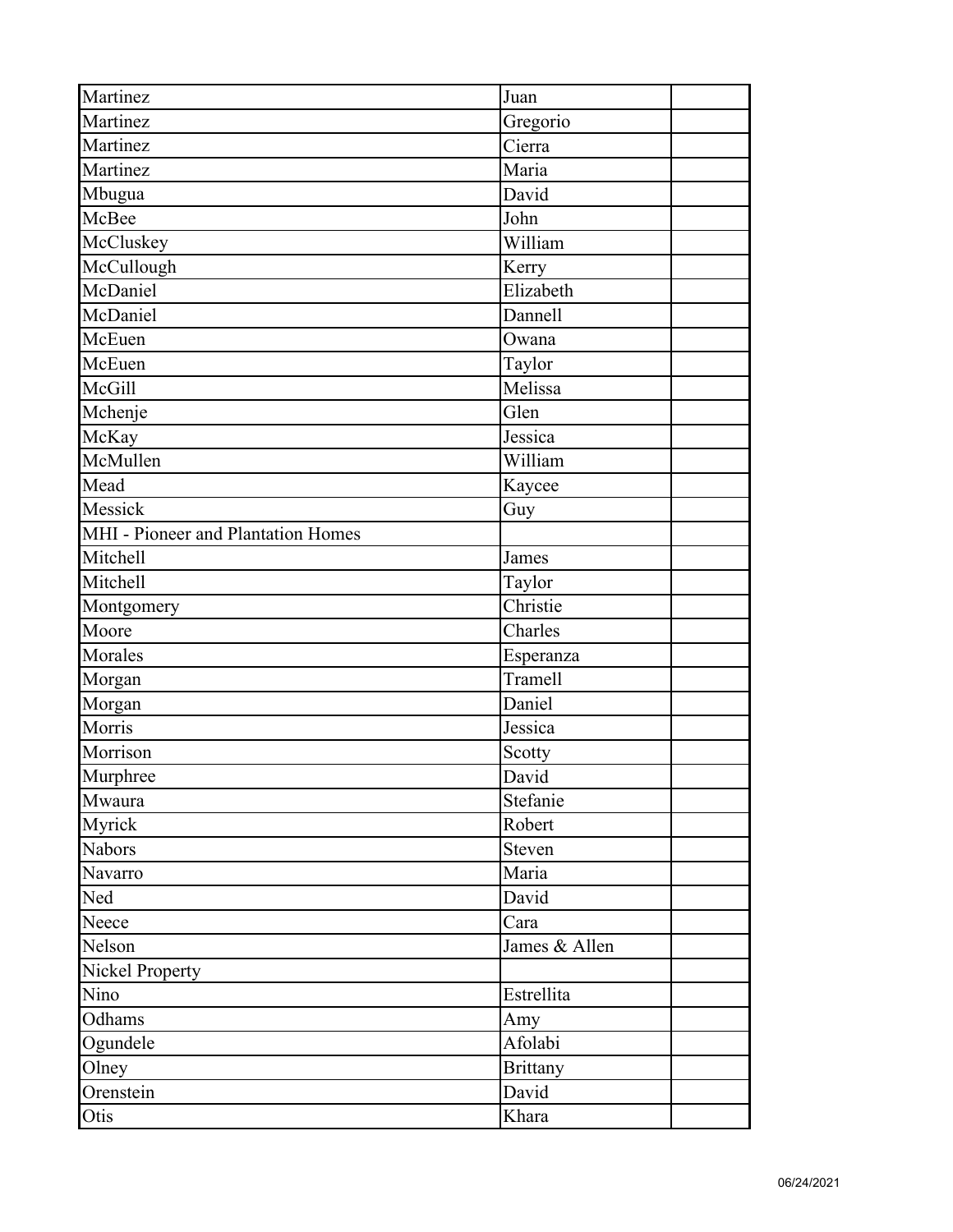| Pacheco                            | Randi           |  |
|------------------------------------|-----------------|--|
| Padron                             | Jose            |  |
| Padron-Morales                     | Antonio         |  |
| Page                               | Heather         |  |
| Palmer                             | James           |  |
| Papaneri                           | Samuel          |  |
| Parker                             | Amy             |  |
| Parker                             | Jonathan        |  |
| Parmar                             | Christina       |  |
| Pattie                             | Kimberly        |  |
| Pennington                         | Kimberly        |  |
| Perkins                            | Chris           |  |
| Pettitt                            | <b>Russell</b>  |  |
| Pinones                            | Omar            |  |
| Powell                             | Gary            |  |
| Proctor                            | Burl & Eldred   |  |
| Ramanathan                         | Srivatsa        |  |
| Ramos                              | Ramos & Nicola  |  |
| Ratliff                            | Derrik          |  |
| Ratzlaff                           | Casey           |  |
| Redin                              | Jeff            |  |
| Reeves                             | Phillip         |  |
| Reynolds                           | Amber           |  |
| Rhodes                             | Michael         |  |
| Richardson                         | Ernest          |  |
| Rico                               | Maria           |  |
| Roddy                              | Emily           |  |
| Rodgers                            | Gary            |  |
| Rodriguez                          | Gayla           |  |
| Rodriguez                          | Sayonara        |  |
| Rogers                             | Michael         |  |
| Romero                             | Sara            |  |
| Rosamond                           | Daniel          |  |
| Rose                               | Mariel          |  |
| Rowlett                            | William & Patti |  |
| Rudd                               | Barry           |  |
| Saatsaz                            | Ali             |  |
| Schilli                            | Jason           |  |
| Sebastian                          | Bret & Emily    |  |
| SFR BTR1, LLC.                     |                 |  |
| Shalaina & Lorenzo Sanders & Lopez |                 |  |
| Shelton                            | Gail            |  |
| Sheppard                           | Harold          |  |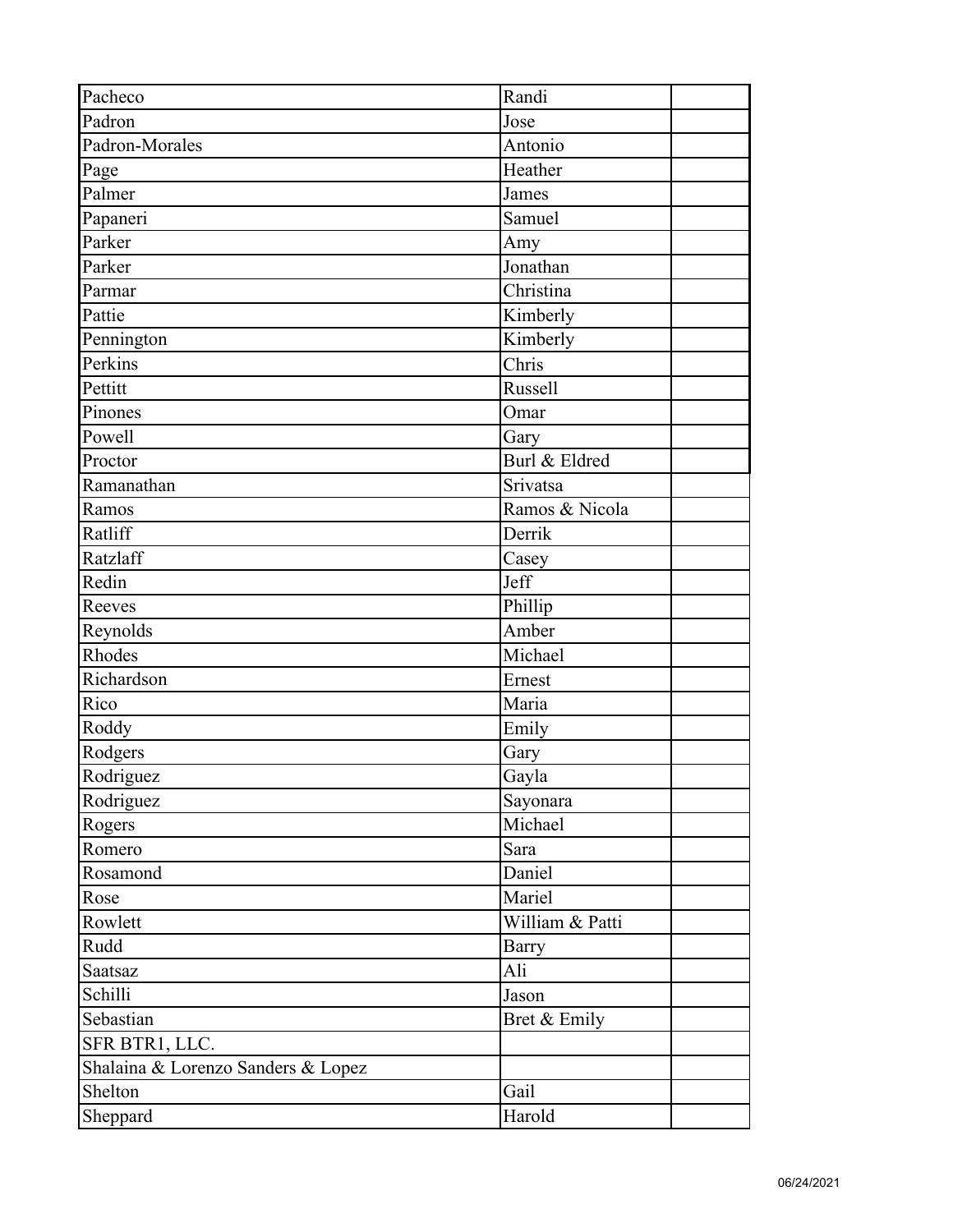| Siegel                          | Caren                |                     |
|---------------------------------|----------------------|---------------------|
| Simonsen                        | Kelly                |                     |
| Simpson                         | Stacey               |                     |
| Sims                            | Meghan               |                     |
| Singleton                       | Christine            |                     |
| Slate                           | Sherry               |                     |
| Slaten                          | Yonus                |                     |
| Smith                           | Adam                 |                     |
| Smith                           | Amanda               |                     |
| Smith                           | <b>Brittany</b>      |                     |
| Smith                           | Michael              |                     |
| Smith                           | Julian               |                     |
| Snyder                          | Kelly                |                     |
| Soto                            | $\overline{R}$ honda |                     |
| Souran                          | Thomas               |                     |
| Stailey                         | Deanna               |                     |
| <b>Stephens</b>                 | Thomas               | $\overline{\rm II}$ |
| Stodghill                       | Tiffany              |                     |
| Summit Residential Service, LLC |                      |                     |
| -<br>Szivos                     | Terezia              |                     |
| Tankersley                      | Tamara               |                     |
| Tarin                           | Mason                |                     |
| Taylor                          | Scott & Peninah      |                     |
| Taylor                          | Timothy              |                     |
| Tepera                          | Cortney              |                     |
| Thompson                        | Ashley               |                     |
| Time                            | Dance                |                     |
| Townsend                        | Linda                |                     |
| Townsley                        | Noemi                |                     |
| Tracey                          | Katherine            |                     |
| Trout                           | Cami                 |                     |
| <b>TruRent Management LLC</b>   |                      |                     |
| Turner                          | Kelli                |                     |
| Van Asltyne Hardware            |                      |                     |
| Vasquez                         | Aaron                |                     |
| Vasquez                         | Erin                 |                     |
| Vass                            | Keri                 |                     |
| Venable                         | Howard               |                     |
| Walker                          | Christy              |                     |
| Walker                          | Mario                |                     |
| Wallace                         | Katie                |                     |
| Wallace                         | Stephen              |                     |
| Walley                          | Jesse                |                     |
|                                 |                      |                     |